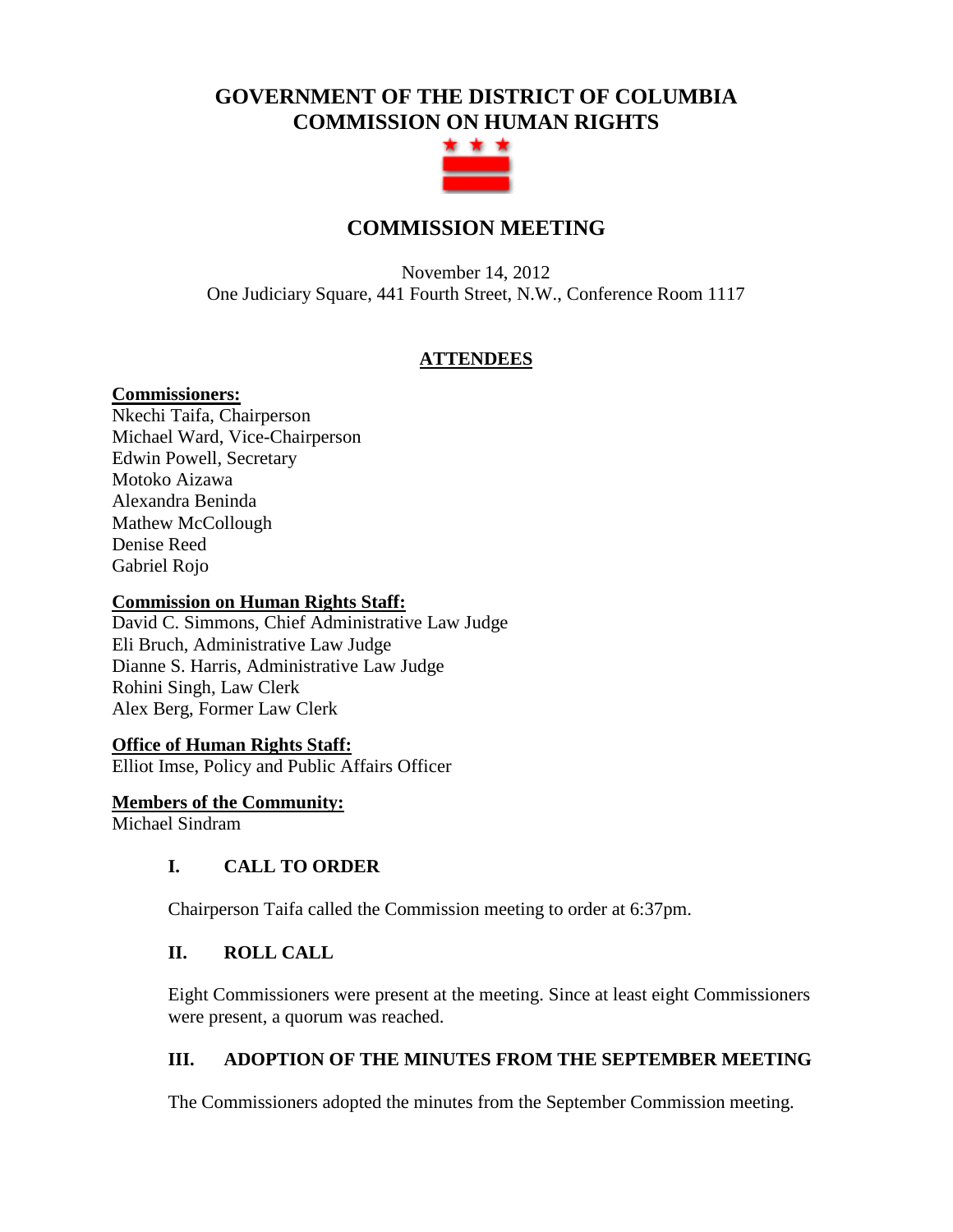#### **IV. REPORT OF THE OFFICE OF HUMAN RIGHTS**

Elliot Imse gave the report on behalf of the Office.

Mr. Imse provided the Commissioners with detailed statistics on OHR's fiscal year 2012 ("FY 2012") performance. In FY 2012, OHR docketed 341 cases---271 employment, 31 housing, 21 public accommodations, 3 educational institutions, and 7 Language Access.

Settlements were reached in 41 percent of the cases during mediation with a total of 2.7 million dollars in settlement benefits.

In FY 2012, probable cause was found in 23 cases, or approximately 11% of cases which made it through OHR's investigation process. Of those cases, 13 were employment, 4 public accommodations, 4 Language Access, 1 educational institutions, and 1 housing.

In employment discrimination---which made up a majority of charges filed---retaliation was the most frequently filed complaint, followed by disability, race, sex, and national origin.

Mr. Imse discussed two major programs conducted by the OHR. First, OHR did a campaign on transgender and gender identity respect. This was the first campaign conducted on this issue by a government entity in the nation. The campaign can be seen in over 200 bus stops throughout the District. The second initiative was the formation of a bullying prevention taskforce which created a model policy for District government agencies.

Commissioner Aizawa requested information pertaining to OHR's current backlog. Mr. Imse stated he did not have that information with him, but would provide it to the Commission.

### **V. REPORT OF THE COMMISSION ON HUMAN RIGHTS**

Chief Judge Simmons delivered the report of the Commission and presented an overview of its performance since the last Commission meeting.

The Commission currently has a docket of 16 Commission cases, 5 OHR cases and 5 CBX appeals. Additionally, the Commission has 3 cases involving attorney's fee petitions.

Thus far in FY13, 1 Commission case and 1 CBX case were closed.

#### **VI. OLD BUSINESS**

No Old Business was discussed.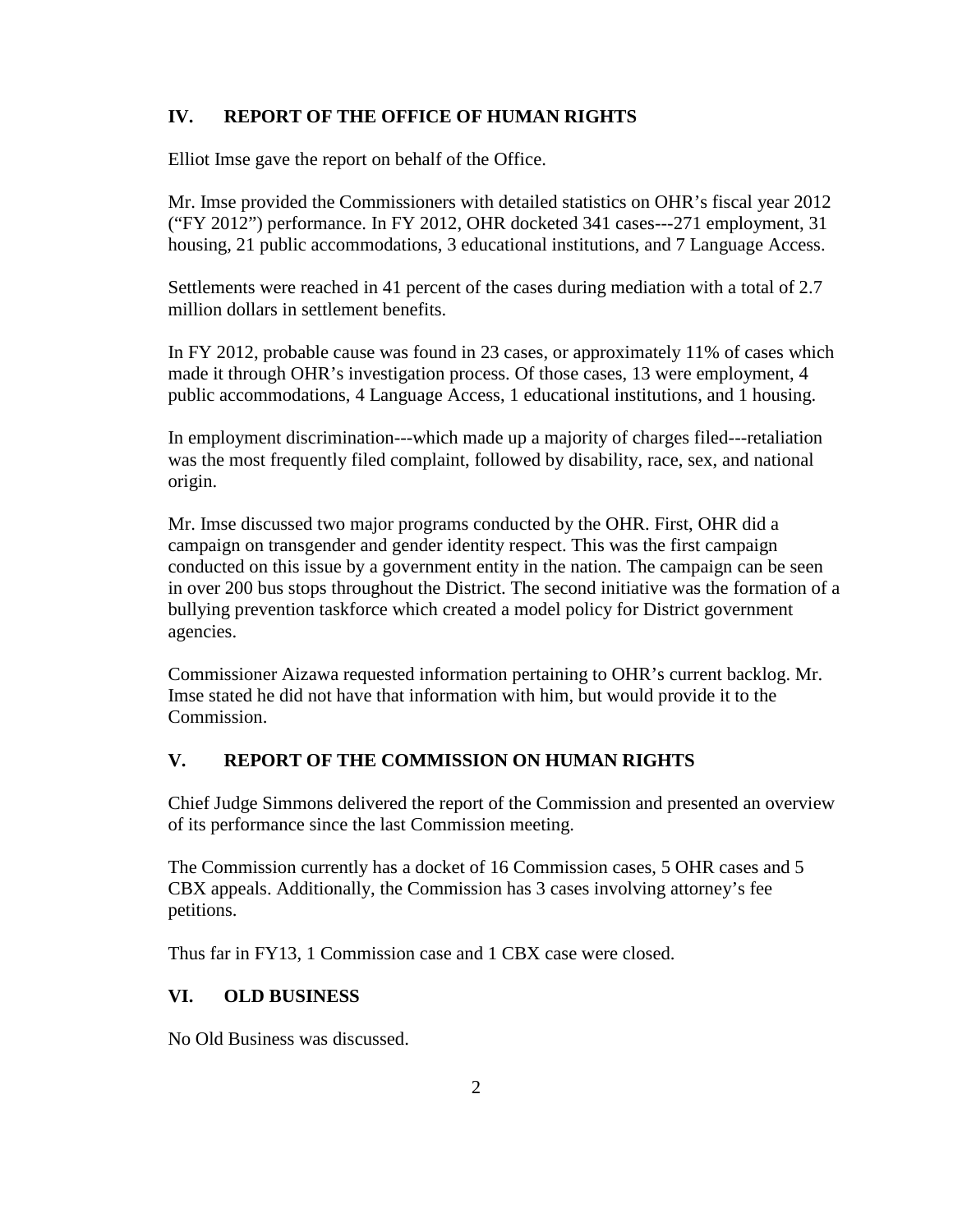#### **VII. NEW BUSINESS**

#### A. Report on the Awards Gala

The Commission will hold this year's Award Gala event at the Kaiser Family Foundation Building on Monday, December  $17<sup>th</sup>$  from 5:30pm to 8:00pm. A caterer was chosen and a menu was selected, however, there will be no cash bar this year. It is likely 150-200 people will attend.

The event will include the honoring of the 1977 City Council members who enacted the D.C. Human Rights Act. Several members of the 1977 City Council and family members of deceased City Council members have agreed to attend. Additionally, current elected officials of the District government were invited, including the Mayor.

The winners of the Youth Human Rights Ambassador contest will also be honored. This year, the program received over 150 entries. On November  $28<sup>th</sup>$ , the students will showcase their artistic pieces at the Georgetown University Law Center's Sport and Fitness Center from 3:30pm to 5:30pm. The judges are currently evaluating the artistic pieces and will be determine a winner by Thanksgiving.

The Commission needs to begin collecting money to pay for the Award Gala. The Commission would like to raise \$5100. If 51 people donate \$100 each, then we will reach our goal. We need to make sure we comply with District laws governing donations and follow ethical rules.

Invitations for the Awards Gala were made by Mr. Imse and will be emailed to the Commission's contact list. Commissioners are encouraged to invite people who may be interest in attending. Commissioner McCollough requested a copy of the invitation be made available in a Microsoft Word format for persons with a visual disability.

The idea of requesting a resolution from the Mayor honoring the 1977 members of the City Council was discussed. Commissioner Reed informed the Commission on how to get a Mayoral proclamation and how to get a pristine copy of the 1977 Human Rights Act from the Office of the Secretary of City Council.

Chairperson Taifa suggested the Commission award the Neil Alexander Humanitarian Award or give special recognition to Barbara Lett-Simmons. Chairperson Taifa will send out an email with Ms. Lett-Simmons' biography later in the week.

Mr. Imse informed the Commissioners of his strategy to publicize the event via press releases, distributing the information using various local